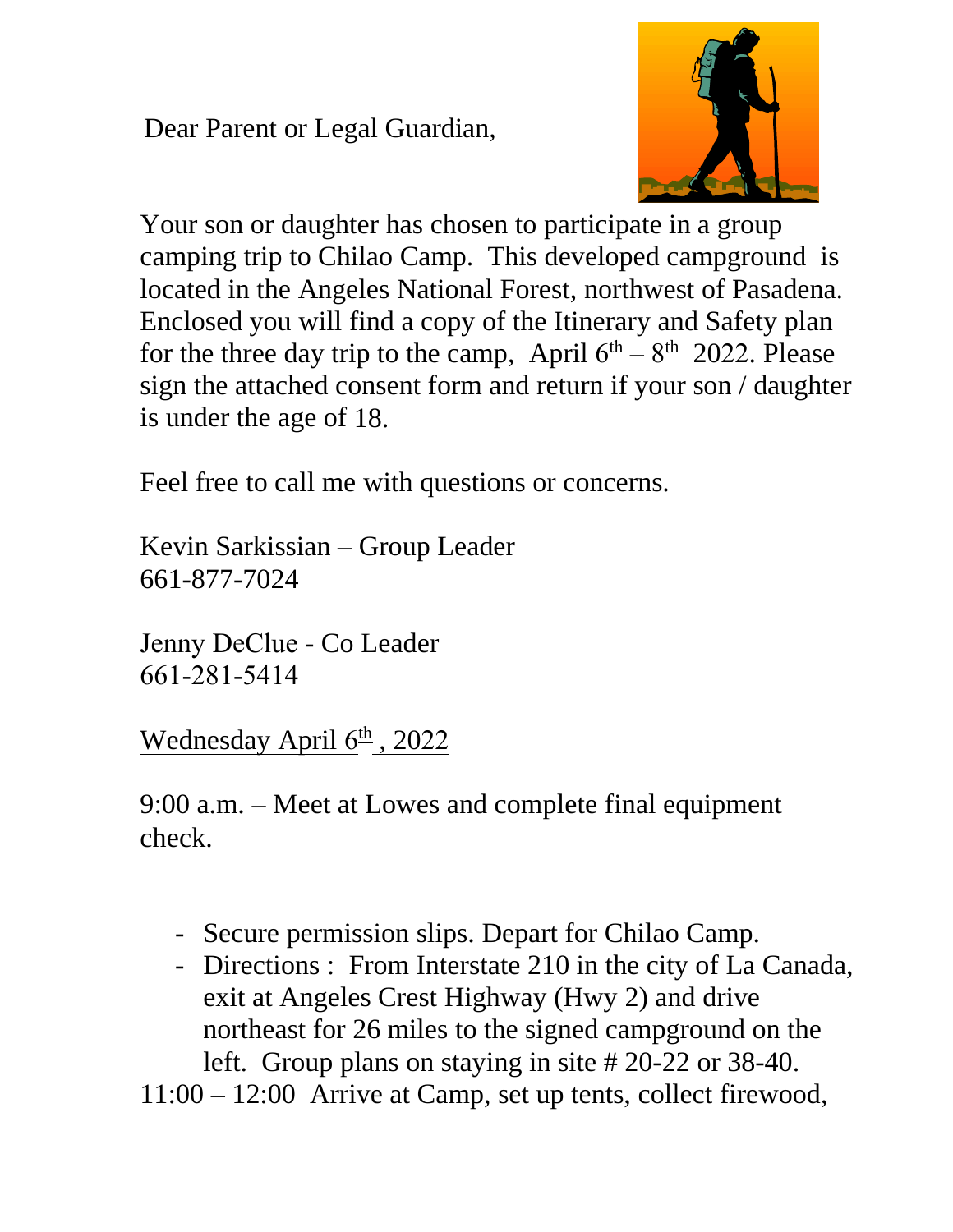get fresh water.

- 12:00 1:00 Lunch, Cleanup, Free Time.
- 1:00 4:00 Hiking
- 4:00 5:00 Dinner Prep
- 5:00 7:00 Dinner
- 7:00 8:00 Dinner Cleanup, Lock down all food.
- 8:00 10:00 Free Time, Campfire.
- 10:00 Lights Out.

Thursday April 7<sup>th</sup>, 2022

7:00-9:00 a.m. – Breakfast 9:00 – 4:00 Hiking, free time, lunch around noon. 4:00 – 5:00 Dinner Prep 5:00 – 7:00 Dinner 7:00 – 8:00 Dinner Cleanup, Lock down all food.

- 8:00 10:00 Free Time, Campfire.
- $10:00$  Lights Out.

Friday April 8<sup>th</sup>, 2022

7:00 – 9:00 Wake, break camp, light breakfast 9:00-11:00 – Return to Lowes. 11:00 – Arrive at Lowes.

Safety Precautions:

1) Vehicles will be parked at the on site in case of need for evacuation. Closest Emergency is Angeles Crest Fire Station (20 miles south of site).